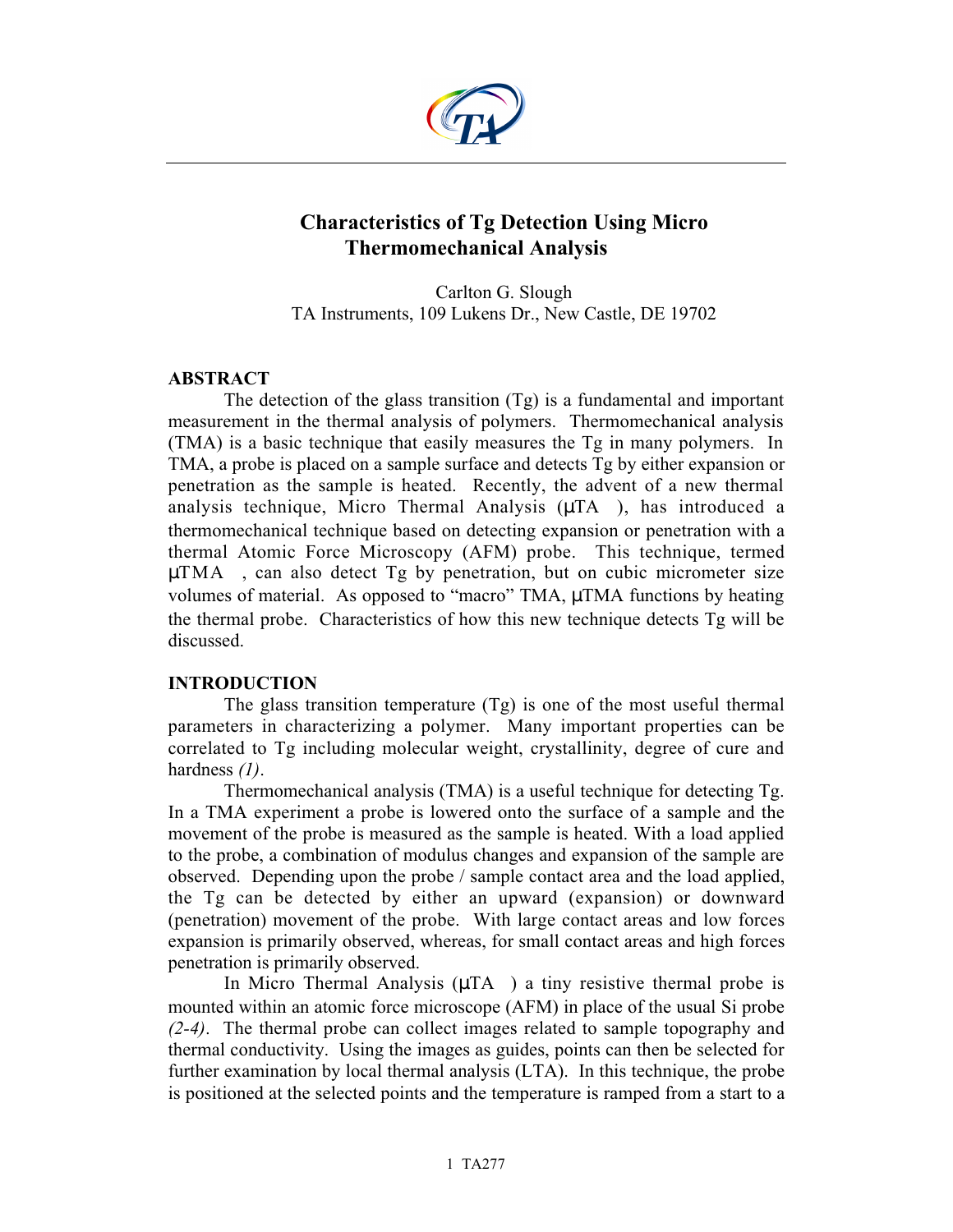final temperature at very high ramp rates  $(5{\text -}25^{\circ} \text{ C/s})$ . Typically a few cubic micrometers are heated. By monitoring the vertical motion of the probe during heating, a curve analogous to a thermomechanical curve is collected. The technique is referred to as  $\mu$ TMA<sup>TM</sup> and is the focus of this paper. In addition, by plotting the power sent to the probe during a local thermal experiment a signal analogous to a DTA signal is collected and termed  $\mu$ DTA<sup>TM</sup>. While neither signal is quantitative – only transition temperatures may be determined – the utility of the µTA technique lies in its ability to thermally characterize micrometer size volumes of material.

#### **EXPERIMENTAL**

Two model systems were used to characterize how µTMA detects Tg: polystyrene and 90-minute epoxy. The polystyrene (PS) was in pellet form and distributed by the National Institute of Standards and Technology as a standard reference material (SRM 705a). Pellets were mounted on stainless steel metal stubs using double stick carbon black tape. These stubs were then mounted in the 2990 µTA for analysis.

The 90-minute epoxy was a standard commercial two-component epoxy consisting of a hardener and resin. The two components were mixed together on a small piece of aluminum foil and allowed to cure for one month prior to the experiments. The aluminum foil plus epoxy was then mounted on a stainless steel metal stub using double stick carbon black tape. The stub was then mounted in the 2990 µTA for analysis.

## **RESULTS AND DISCUSSION**

 $m$ sar  $(\mu m)$ Sensor (µm)

Generally, the detection of Tg's by TMA appears differently for thermoset versus thermoplastic materials. For thermoplastic materials expansion is detected prior to the Tg and penetration into the sample at the Tg, whereas for thermoset materials expansion is detected prior to and after the Tg, with penetration at the Tg. These same types of curve characteristics are seen in µTMA also. Figures 1a and 1b illustrate these two types of characteristic Tg detection on polystyrene and 90 minute epoxy respectively. The figures show plots of probe deflection versus temperature. A positively sloping curve indicates that expansion of the probe/sample system is occurring while a negative slope indicates penetration due to softening of the surface.



**Figs. 1a and b.** Tg detection on polystyrene and 90 minute epoxy respectively.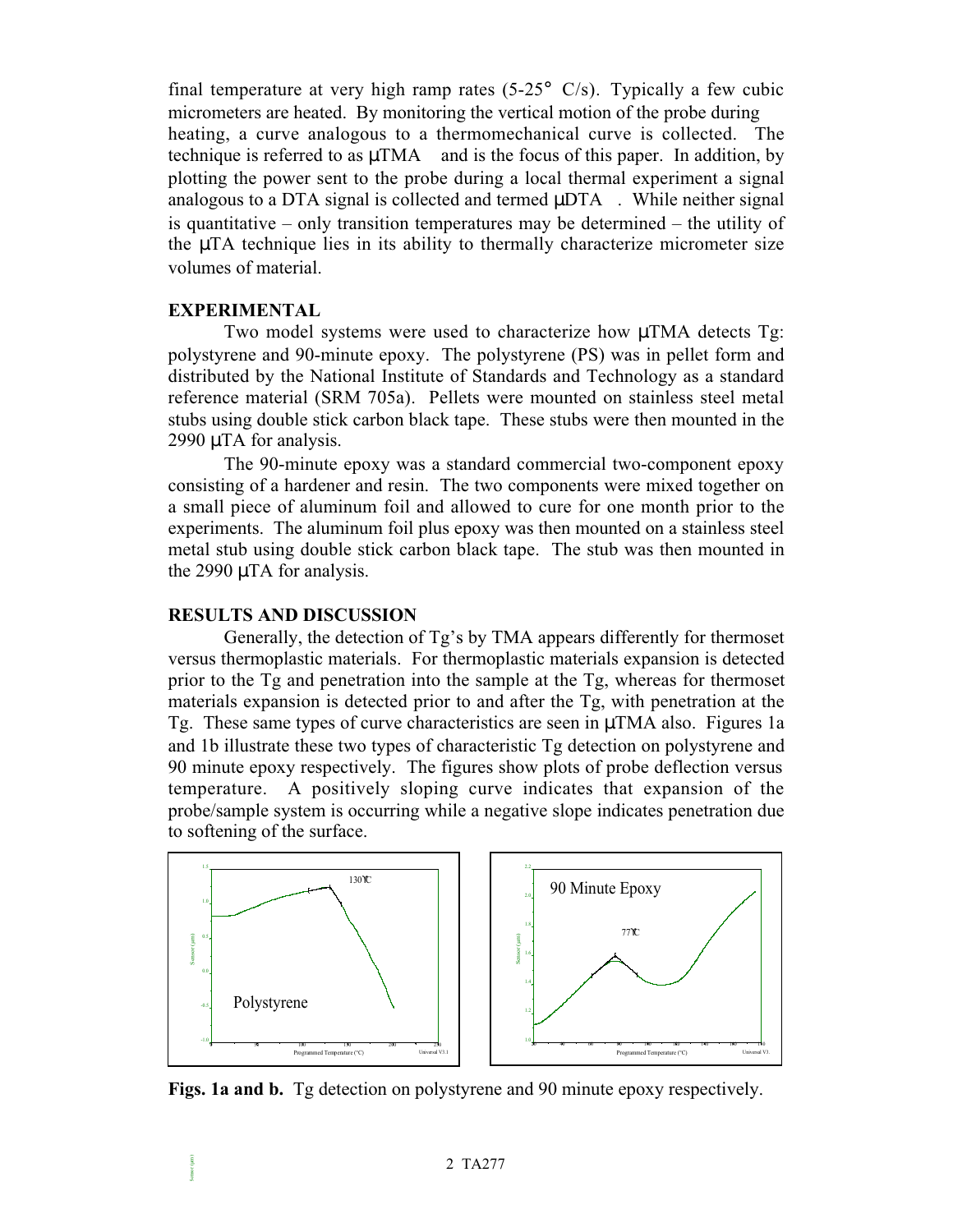One difference between macro TMA experiments and  $\mu$ TMA experiments concerns the expansion portion of the curves. Quartz probes are used with macro TMA and these have very low thermal expansion. Therefore the expansion that is detected is mainly due to the sample. In µTMA experiments, however, the probe is made from platinum wire, and the expansion detected during a run includes the expansion of this wire.

In conventional TMA, the higher the force used the stronger the deflection at Tg. The same is true for µTMA. Figures 2 a and b show results for PS and 90 minute epoxy using increasingly higher forces. The forces are only estimates and are calculated using a rough spring constant of 1N/m and an initial cantilever deflection estimated by using a system-generated calibration constant. Table 1 quantifies the increase in deflection generated by a 3x increase in force.



Figs. 2 a and b. Effect of increasing force on Tg detection.

| и<br>Ш<br>н<br>ш |  |
|------------------|--|
|                  |  |

|                        | Increase in | Increase in       |  |
|------------------------|-------------|-------------------|--|
|                        | Force       | <b>Deflection</b> |  |
| <b>Polystyrene</b>     |             | 2.5x              |  |
| <b>90 Minute Epoxy</b> |             | 3x                |  |

Scan rate also has an effect on the detection of Tg with the Micro Thermal Analyzer using  $\mu$ TMA. There are three heating rate effects. As the heating rate is reduced the sensor deflection at Tg is increased, the signal to noise ratio is decreased and the transition temperature is shifted downward. Figures 3 a and b illustrate this. Again, these are typical of macro TMA experiments also.

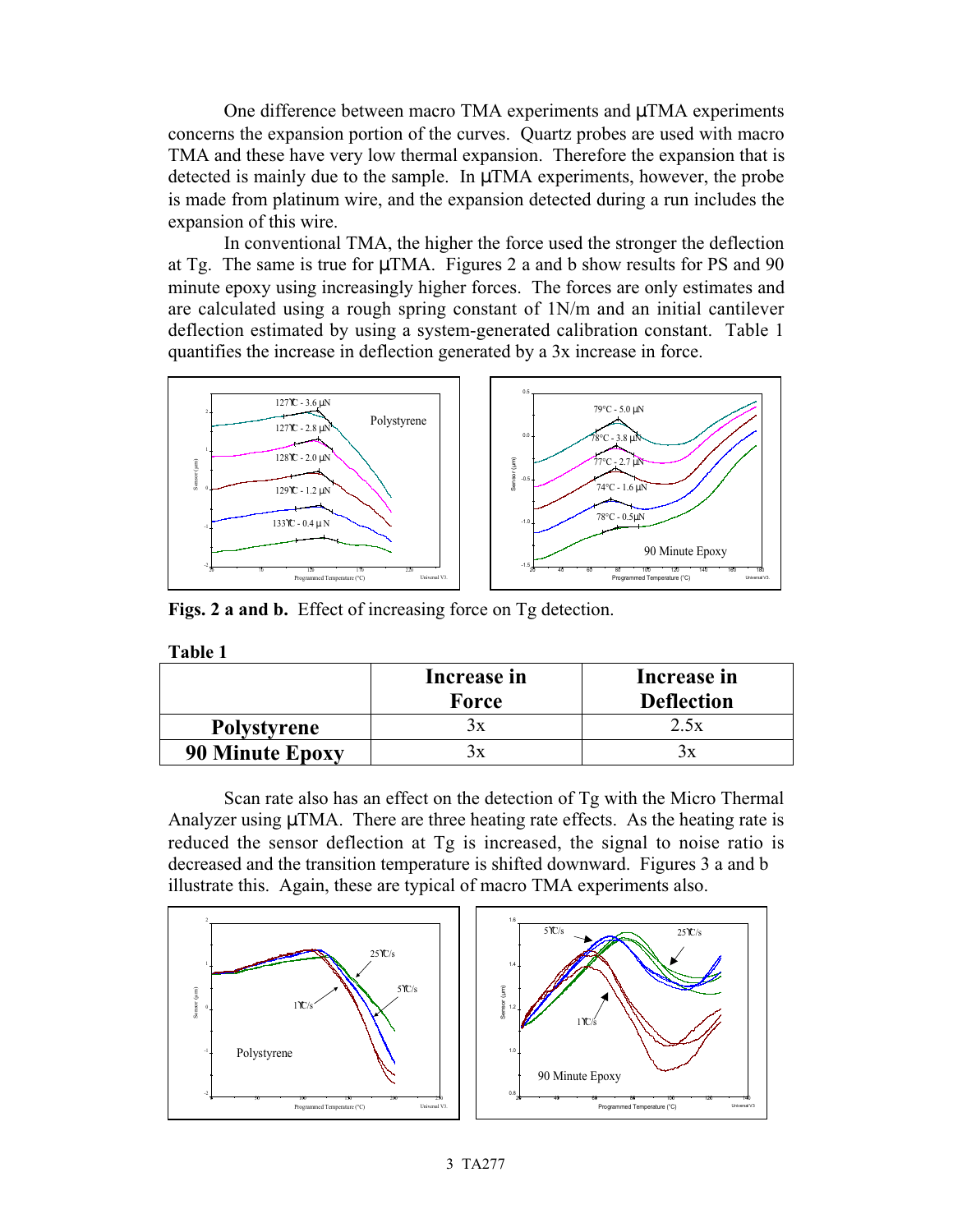Figs. 3 a and b. Effect of ramp rate on Tg detection.

**Table 2**

| 1 avit <i>2</i>                     |                  |                 |                |  |
|-------------------------------------|------------------|-----------------|----------------|--|
|                                     | $25^{\circ}$ C/s | $5^{\circ}$ C/s | $1^{\circ}C/s$ |  |
| Average                             |                  |                 |                |  |
| <b>Transition T</b> ( $^{\circ}$ C) | 130              | 121             | 113            |  |
| Average                             |                  |                 |                |  |
| Pentration $(\mu m)$                | 1.63             | 2.58            | 2.98           |  |
| Noise (nm)                          |                  | $\sim$          | $\sim$ 20      |  |

Table 2 below quantifies the effects seen with varying ramp rate for polystyrene.

A unique aspect of the Micro Thermal Analyzer, as applied to curing systems, is its ability to collect both TMA and DTA data simultaneously. Both the shift in Tg and the decrease in the exotherm associated with curing can be detected and tracked – something macro TMA cannot do. Figure 4 shows an example for 90-minute epoxy.

Figure 4a indicates that the Tg shifts from 48°C to a stable value of 72°C in a span of about 245 hours. Figure 4b tracks the disappearance of the curing exotherm at 150°C over time. After 408 hours of curing the exotherm is no longer detectable.



**Figs. 4 a and b. a.** Shift in Tg versus curing time. **b.** Elimination of curing exotherm with curing time.

Because  $\mu$ TMA is a local technique – it analyzes only a few cubic micrometers of material – a distinct advantage over macro TMA is its ability to track changes in Tg laterally over a surface. Figure 5 shows three µTMA plots taken at three different positions on a polymer film (the derivative of the TMA signal is plotted for better observation of the Tg). The original surface was amorphous, but a conical dye was used to create a conical depression on the surface. It is reasonable to believe that the polymer chains might orient themselves at the point of highest force and therefore lose their amorphous nature. The data confirm this. Near the rim of the depression, the Tg is detectable. As the probe is moved towards the apex the Tg all but disappears. A distance of 1- 2mm separates the rim from the apex